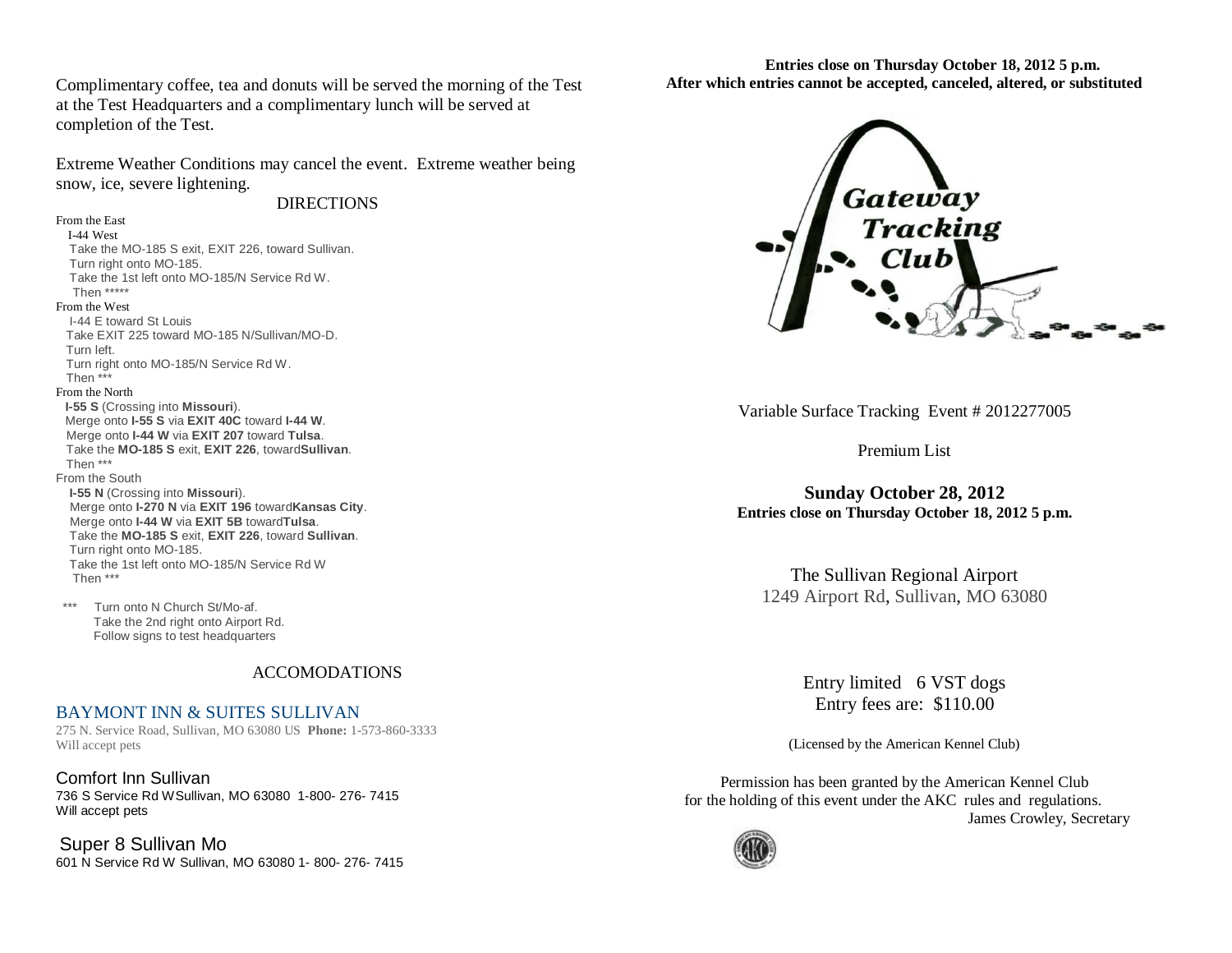# **Officers**

| JoAnne Vogt                |
|----------------------------|
| Karen Rosso                |
| Sandi Thompson             |
| <b>Sharon Rosenkoetter</b> |
|                            |

## **Board Members** Mark Iken Jackie O'Guin

## **Test Committee**

Chairman & Sandi Thompson Secretary 1561 Berry Ct Arnold, MO 63010 [gatewaytracking@yahoo.com](mailto:gatewaytracking@yahoo.com) 314-640-9889

Chief Tracklayer Mark Iken

Members Officers of the Gateway Tracking Club Jackie O'Guin, Linda Beisswenger

## **Judges**

 Jean Hilbig A.J.Knoll 12000 W 76th Ave P.O. Box 157

Arvada, CO 80005 Evergreen, CO 80437-0157

# **General Information and Test Rules**

**ENTRY LIMIT** 6 Tracks. The number of tracks set aside for previous test workers will be 2. Please include a note with your entry if you have been a worker for Gateway Tracking Club within the past 18 months prior to the date of the test you are entering. Please include date of the test in which you worked.

## **FEMALES IN SEASON MAY PARTICIPATE.** The test secretary and judges are to be notified that a female is in season prior to the drawing for tracks, the last track(s) to be laid shall be reserved for the female in season. If there is more than one female in season, a second draw for these females will be held. Females in season will be allowed to participate in a test only after all other entries have been tested. A separate exercise area will be designated for females in season.

# **DRAWING FOR ACCEPTANCE:**

The drawing will be held at O'Charley's Restaurant 1242 S Kirkwood, St. Louis, MO on Oct 18, 2012 at 8 p.m. to determine which entrants will participate in the test and the position of excess entrants on the Alternate List. Preference is given to entrants who have not earned the title for class entered. All entrants will be advised in writing of the results of the drawing or by e-mail if such address has been provided on the entry.

**DRAWING FOR RUNNING ORDER:** The drawing for running order will be held the day of the test at 9:30 am at test headquarters.

**Awards:** An Irish coffee mug engraved with VST letters, a certificate and photograph will be awarded to each successful participant in this test.

**REFUNDS** Entry fees will be refunded to alternates who decline to be placed on the Alternate List and those on the list that do not participate in the test. Fee will NOT be refunded to a scheduled entrant who is absent on the Test date unless an alternate is present and runs in the place of the absent dog. Unless requested otherwise, the secretary will refund entry fees by destroying the check.

**FACILITIES** Dogs are NOT allowed in buildings at any time.

LIABILITY: The GTC, the trial secretary, test committee, etc., assume so Responsibility for loss, damage, or injury sustained by spectators, exhibitors, Exhibitors' property, exhibitors' dogs or children.

**Returned Checks**: A \$25.00 processing fee will be charged for returned checks.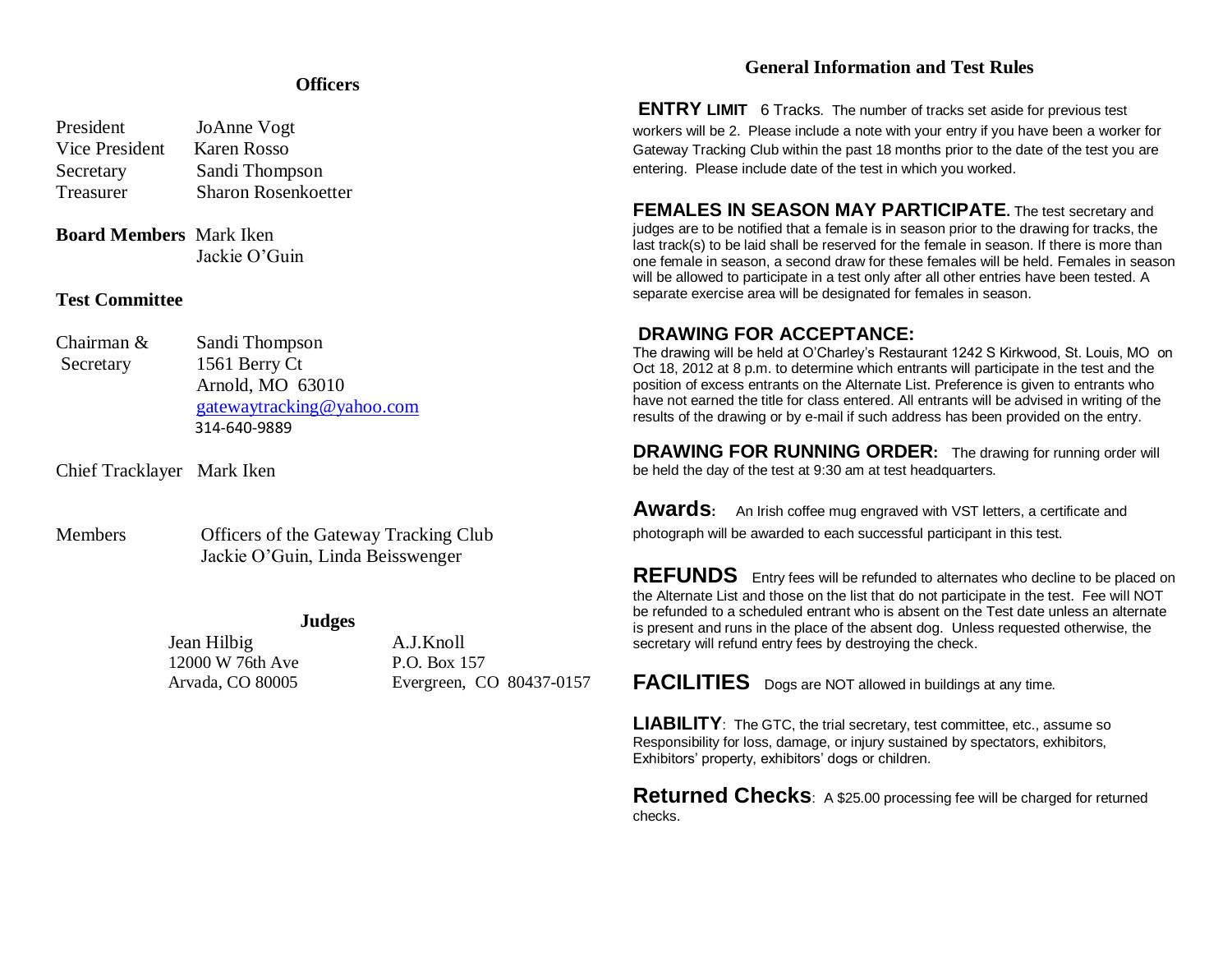

Gateway Tracking Club

**Variable Surface Tracking test**

### **Sullivan Regional Airport, Sullivan MO**

Sunday, October 28, 2012

### **Entries close Thursday, October 18, 2012 at 6 pm at the Test Secretary's residence. Mail entries with fees payable to Gateway Tracking Club to Sandi Thompson, 1561 Berry Ct., Arnold, MO 63010**

I enclose \$ for entry fees.

IMPORTANT-Read Carefully Instructions on Reverse Side Before Filling Out. Numbers in the boxes indicate sections of the instructions relevant to the information needed in that box (PLEASE PRINT).

| BREED <sup>5</sup>                                                                                                                                            |                      |                                       | VARIETY <sup>1</sup> |  |                             |
|---------------------------------------------------------------------------------------------------------------------------------------------------------------|----------------------|---------------------------------------|----------------------|--|-----------------------------|
|                                                                                                                                                               |                      |                                       |                      |  | <b>SEX</b>                  |
| DOG 2,3                                                                                                                                                       |                      |                                       | CLASS <sup>3</sup>   |  |                             |
| <b>SHOW</b>                                                                                                                                                   |                      |                                       | <b>DIVISION</b>      |  |                             |
| <b>CLASS</b>                                                                                                                                                  |                      |                                       | Weight, color, etc   |  |                             |
| <b>ADDITIONALCLASSES</b>                                                                                                                                      |                      |                                       |                      |  | <b>JR.SHOWMANSHIP CLASS</b> |
| <b>FULL</b>                                                                                                                                                   |                      |                                       |                      |  |                             |
| AKC <sup>©</sup> , NO.<br>O                                                                                                                                   | Enter number here    | DATE OF                               |                      |  |                             |
| PAL/ILP NO.<br>O                                                                                                                                              |                      | <b>BIRTH</b>                          |                      |  |                             |
| FOREIGN REG. NO.<br>p                                                                                                                                         |                      | PLACE OF                              |                      |  |                             |
| & COUNTRY                                                                                                                                                     | BIRTH (list country) |                                       |                      |  |                             |
| <b>BREEDER</b>                                                                                                                                                |                      | Do not print the above in the catalog |                      |  |                             |
|                                                                                                                                                               |                      |                                       |                      |  |                             |
| <b>SIRE</b>                                                                                                                                                   |                      |                                       |                      |  |                             |
| <b>DAM</b>                                                                                                                                                    |                      |                                       |                      |  |                             |
| <b>ACTUAL OWNER(S) 4 Please Print</b>                                                                                                                         |                      |                                       |                      |  |                             |
| <b>OWNER'S ADDRESS</b>                                                                                                                                        |                      |                                       |                      |  |                             |
| <b>CITY</b>                                                                                                                                                   |                      |                                       | <b>STATE</b>         |  | <b>ZIP</b>                  |
| <b>NAME OF OWNER'S AGENT</b><br>(IF ANY) AT THE SHOW                                                                                                          |                      |                                       |                      |  |                             |
| I CERTIFY that I am the actual owner of the dog, or that I am the duly authorized agent of the actual owner whose name I have entered above. In consideration |                      |                                       |                      |  |                             |

of the acceptance of this entry, I (we) agree to abide by the rules and regulations of The American Kennel Club in effect at the time of this event, and by any additional rules and regulations appearing in the premium list for this event, and further agree to be bound by the "Agreement" printed on the reverse side of this entry form. I (we) certify and represent that the dog entered is not a hazard to persons or other dogs. This entry is submitted for acceptance on the foregoing representation and Agreement. I (we) agree to conduct myself (ourselves) in accordance with all such Rules and Regulations (including all provisions applying to discipline) and to abide by any decisions made in accord with them.

\_\_\_\_\_\_\_\_\_\_\_\_\_\_\_\_\_\_\_\_\_\_\_\_\_\_\_\_\_\_\_\_\_\_\_\_\_\_\_\_\_\_\_\_\_\_\_\_\_\_\_\_\_\_\_\_\_\_\_\_\_\_\_\_\_\_\_\_\_\_\_\_\_\_\_\_\_\_\_\_\_\_\_\_\_\_\_\_\_\_\_\_\_\_\_\_\_\_\_\_\_\_

SIGNATURE of owner or his agent authorized to make this entry with the state of the state of the state of the state of the state of the state of the state of the state of the state of the state of the state of the state of the state of the state of the s

TELEPHONE #

Are you a new exhibitor? Yes  $\Box$  No  $\Box$ 

E-MAIL Address (An acknowledgment or receipt of entry may be sent to this e-mail address):

AKC Rules, Regulations, Policies and Guidelines are available on the American Kennel Club Web site, www.akc.org

### **AGREEMENT**

I (we) agree that the club holding this event has the right to refuse this entry for cause which the club shall deem sufficient. In consideration of the acceptance of this entry and of the holding of this event and of the opportunity to have the dog judged and to win prizes, ribbons, or trophies, I (we) agree to hold the AKC, the event-giving club, their members, directors, governors, officers, agents, superintendents or event secretary and the owner and/or lessor of the premises and any provider of services that are necessary to hold this event and any employees or volunteers of the aforementioned parties, and any AKC approved judge, judging at this event, harmless from any claim for loss or injury which may be alleged to have been caused directly or indirectly to any person or thing by the act of this dog while in or about the event premises or grounds or near any entrance thereto, and I (we) personally assume all responsibility and liability for any such claim; and I (we) further agree to hold the aforementioned parties harmless from any claim for loss, injury or damage to this dog.

Additionally, I (we) hereby assume the sole responsibility for and agree to indemnify, defend and save the aforementioned parties harmless from any and all loss and expense (including legal fees) by reason of the liability imposed by law upon any of the aforementioned parties for damage because of bodily injuries, including death at any time resulting therefrom. sustained by any person or persons, including myself (ourselves), or on account of damage to property, arising out of or in consequence of my (our) participation in this event, however such, injuries, death or property damage may be caused, and whether or not the same may have been caused or may be alleged to have been caused by the negligence of the aforementioned parties or any of their employees, agents, or any other persons. I (WE) AGREE THAT ANY CAUSE OF ACTION, CONTROVERSY OR CLAIM ARISING OUT OF OR RELATED TO THE ENTRY, EXHIBITION OR ATTENDANCE AT THE EVENT BETWEEN THE AKC AND THE EVENT-GIVING CLUB (UNLESS OTHERWISE STATED IN ITS PREMIUM LIST) AND MYSELF (OURSELVES) OR AS TO THE CONSTRUCTION, INTERPRETATION AND EFFECT OF THIS AGREEMENT SHALL BE SETTLED BY ARBITRATION PURSUANT TO THE APPLICABLE RULES OF THE AMERICAN ARBITRATION ASSOCIATION. HOWEVER, PRIOR TO ARBITRATION ALL APPLICABLE AKC BYLAWS, RULES, REGULATIONS AND PROCEDURES MUST FIRST BE FOLLOWED AS SET FORTH IN THE AKC CHARTER AND BYLAWS. RULES, REGULA-TIONS, PUBLISHED POLICIES AND GUIDELINES.

#### **INSTRUCTIONS**

1. (Variety) if you are entering a dog of breed in which there are varieties for show purposes, please designate the particular variety you are entering, i.e., Cocker Spaniel (solid color black, ASCOB, parti-color), Beagles (not exceeding 13 in., over 13 in. but not exceeding 15 in.), Dachshunds (longhaired, smooth, wirehaired), Collies (rough, smooth), Bull Terriers (colored, white), Manchester Terriers (standard, toy), Chihuahuas (smooth coat, long coat), English Toy Spaniels (King Charles and Ruby, Blenheim and Prince Charles), Poodles (toy, miniature, standard).

2. The following categories of dogs may be entered and shown in Best of Breed competition: Dogs that are Champions of Record and dogs which, according to their owners' records, have completed the requirements for a chamoionship, but whose championships are unconfirmed. The showing of unconfirmed Champions in Best of Breed competition is limited to a period of 90 days from the date of the show where the dog completed the requirements for a championship.

3. (Event Class) Consult the classification in this premium list. If the event class in which you are entering your dog is divided, then, in addition to designating the class, specify the particular division of the class in which you are entering your dog, i.e, age division, color division, weight division.

4. A dog must be entered in the name of the person who actually owned it at the time entries for an event closed. If a registered dog has been acquired by a new owner it must be entered in the name of its new owner in any event for which entries closed after the date of acquirement, regardless of whether the new owner has received the registration certificate indicating that the dog is recorded in his name. State on entry form whether transfer application has been mailed to the AKC. (For complete rules, refer to Chapter 11, Section 3.)

|                                              | If this entry is for Junior Showmanship, please give the following information:                                  |
|----------------------------------------------|------------------------------------------------------------------------------------------------------------------|
| <b>JUNIOR SHOWMANSHIP</b>                    | JR'S DATE OF BIRTH                                                                                               |
|                                              |                                                                                                                  |
|                                              | The above number MUST be included. Should you not have your Junior Handler number, this may be obtained from the |
| American Kennel Club. Phone: (919) 816-3776. |                                                                                                                  |

By signing the entry form I (we) certify that the Junior Showman does not now, and will not at any time, act as an agent/handler for pay while continuing to compete in Junior Showmanship.

**STATE** 

ZIP

**ADDRESS** 

**CITY** 

If Junior Handler is not the owner of the dog identified on the face of this form, what is the relationship of the Junior Handler to the Owner?

AEN999 (7/06)